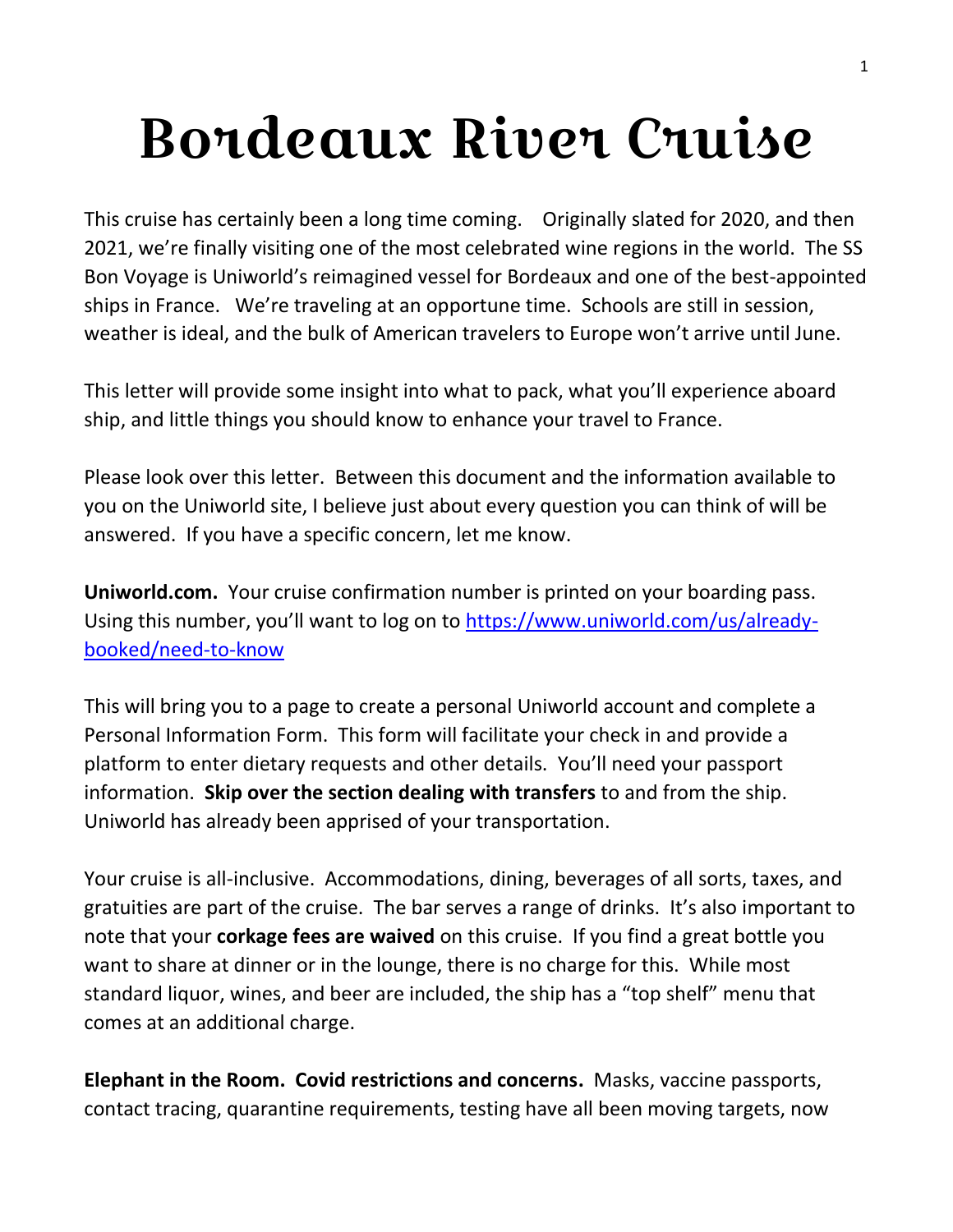trending toward more freedom of movement. It makes no sense to tell you what the current requirements are in a world where those requirements change daily.

It appears that Delta Airlines, once insisting on surgical masks, now allows cloth masks on board. France is opening up. Masks will not be required on board the ship or in public areas away from the ship. You're still required to mask up on public conveyances.

Instead of speculating, I plan to send an update to the group with current conditions before I leave for France on May 10<sup>th</sup>. Be assured that if testing is still required to return to the United States, you'll get the information and assistance you need.

#### **Travel Insurance**

Though not mandated, it's worth considering. Travel insurance programs likely won't provide coverage if the world shuts down again, but it will reimburse you for your tour costs if you have to cancel at the last minute. Many policies now provide compensation if you're forced to pay out of pocket to isolate. Take at look at this company. I've found them to be more reasonable that most others…

<https://www.allianztravelinsurance.com/>

## **Airport Check in**

Please check in for your flight at least 2 hours prior to flight time. I always recommend an early check in for a trip like this. You'll need to have your passport and confirmation/ticket number for your flight. Masks will almost certainly be required by the airlines. Be sure that you've got a surgical mask as cloth masks don't meet requirements. N-95 type masks are fine, though may be more mask than you need.

## **Baggage ID**

Be certain to attach a name tag with to each of your bags.

#### **24-hour clock**

Get used to using the 24-hour clock. Most of Europe works this way. 11:30 pm is noted as 23:30. All scheduled transportation will be listed this way. Add 12 to PM times to come up with the correct number. Two PM becomes 14:00. Five AM is 05:00.

#### **Suggested Dress**

Resort Casual is what we'll call it. Collared shirts, slacks or shorts, sundresses. Dinner will be somewhat dressier (no shorts for men), but not too much. There is absolutely no reason to pack any formal wear. Be comfortable. The leaflet from Uniworld suggests a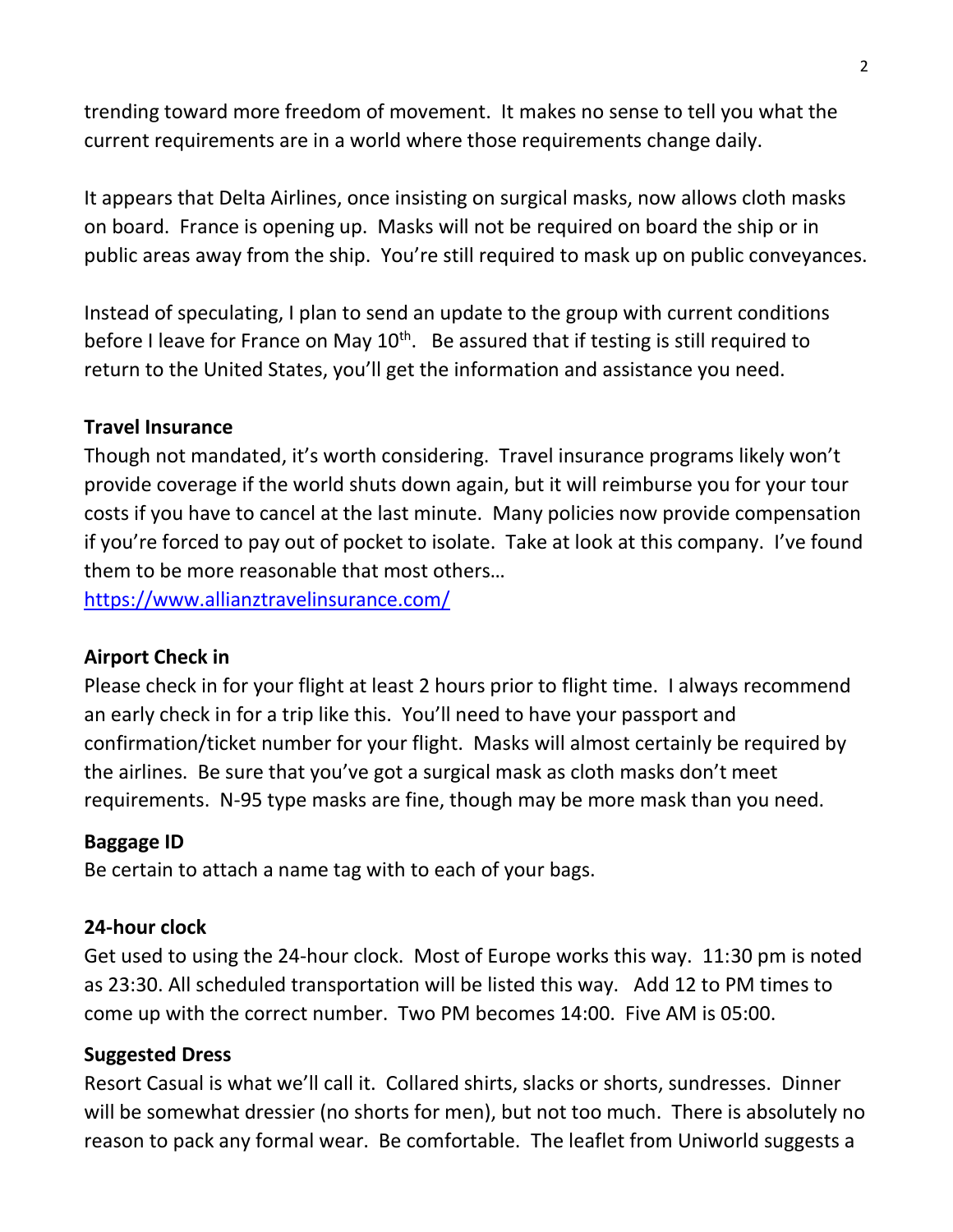sports jacket, but this is merely a suggestion. The cruise line asks that no shorts be worn in the dining room at dinner.

Morning tours may be a bit chilly, with warming as the day goes on. We may also experience some precipitation along the way. Layer up in the morning if it's chilly. Remove layers as the day progresses. Bring a **lightweight raincoat** and/or a collapsible umbrella with you.

# **Be certain to bring comfortable walking shoes. Break them in before the trip. You'll be dealing with cobbled streets and uneven surfaces just about every day.**

# **Bordeaux Weather in May**

Our cruise begins and ends in the city of Bordeaux, and we don't get more than 40 miles away during the entire week. Temperatures will range from 62-73 degrees, though check the weather before you leave. I've been in Bordeaux in May and had very hot weather. We may see some showers. Pack accordingly.

We've got daylight hours to spare during our time in France with sunset a little before 6:00 AM and sunset not occurring until close to 9:30 PM.

#### **Dining on board**

Dinners aboard ship are open seating. If you'd like to dine with friends, you'll want to arrive in the dining room at the same time for seating together.

## **Entertainment**

Uniworld has booked live entertainment along the route, which will be posted daily. In addition, we'll have some live discussion with Damon and Drew as well as a Trivia night. You'll have at least one day to put a team together before we dive into this contest.

#### **Tour options**

I'll have your tour schedules to you in a separate letter in late April. I'm still working with the cruise line on transportation times. I'll continue to investigate more tour opportunities as well.

#### **Parlez Vous?**

I have a bit of college French and just downloaded the Pimsleur French level two as a refresher. I can certainly understand more than I'll ever be able to speak.

Between sign language, pantomime, and friendly persuasion, you should be able to get your point across. Don't let a lack of understanding of the language get in the way of communication.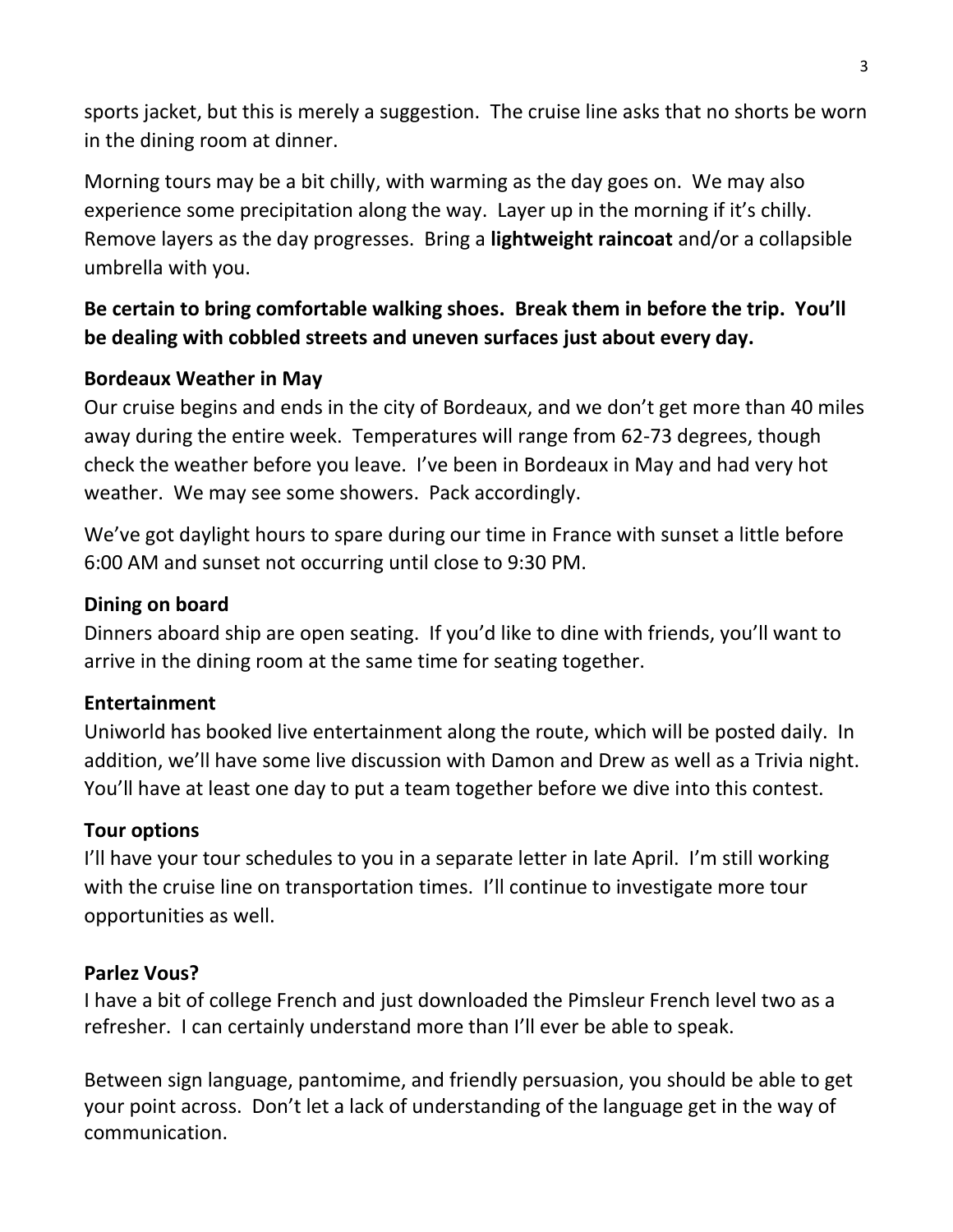Despite what you might have heard, you will find the French people appreciate an effort to speak in their native tongue. A simple Bonjour is a necessity in beginning ANY conversation in France. France is extremely egalitarian. If you fail to greet a shop keeper, counter person, or taxi driver with a "bonjour", it's viewed as a snub. You'll have an uphill battle from that point on.

A French Language phrase book/dictionary is a MUST. At the very least, you will be able to determine what's just arrived on your dinner plate. Used book stores are a great resource for guides like this.

#### **A few words/phrases you'll want to use.**

| Bonjour                   | Hello or Good morning. Bonsoir in the evening hours           |
|---------------------------|---------------------------------------------------------------|
| Merci                     | Thank you                                                     |
| l'addition sil vous plait | Check please! You can also make a gesture of signing a check* |
| Où sont les toilettes     | Where is the toilet                                           |
| Au revoir                 | Good bye                                                      |
| Sil vous plait            | Please                                                        |
| Numbers 1-20              |                                                               |

\*If you're dining off the ship at any time, it's important to note that you likely won't not see your bill until you ask for it. The French dine slowly and your waiter would consider it rude to bring your bill before you were ready for it.

Learn some phrases in advance of the trip. Practice over dinner with your fellow traveler. Next time you're wine tasting in Woodinville, pretend that French is all you speak.

When you arrive in France, give your language skills a try. Don't be disappointed if your French counterpart turns to English. At least you gave it a shot. I guarantee the effort is appreciated.

## **Wi-Fi on Board**

Uniworld offers complimentary wi-fi on board. Like most 4-G systems, service on board may be a little slow. It's convenient for sending and receiving emails, but not a lot else. Generally, service is quicker if the ship is docked and we're near a cell tower. Don't expect to stream or skype. If you need to get some work done, there is almost always a café or bar nearby that you can access for the price of a beer or snack. Another tip-WIFI signals are generally better close to the ship office, so move close to reception if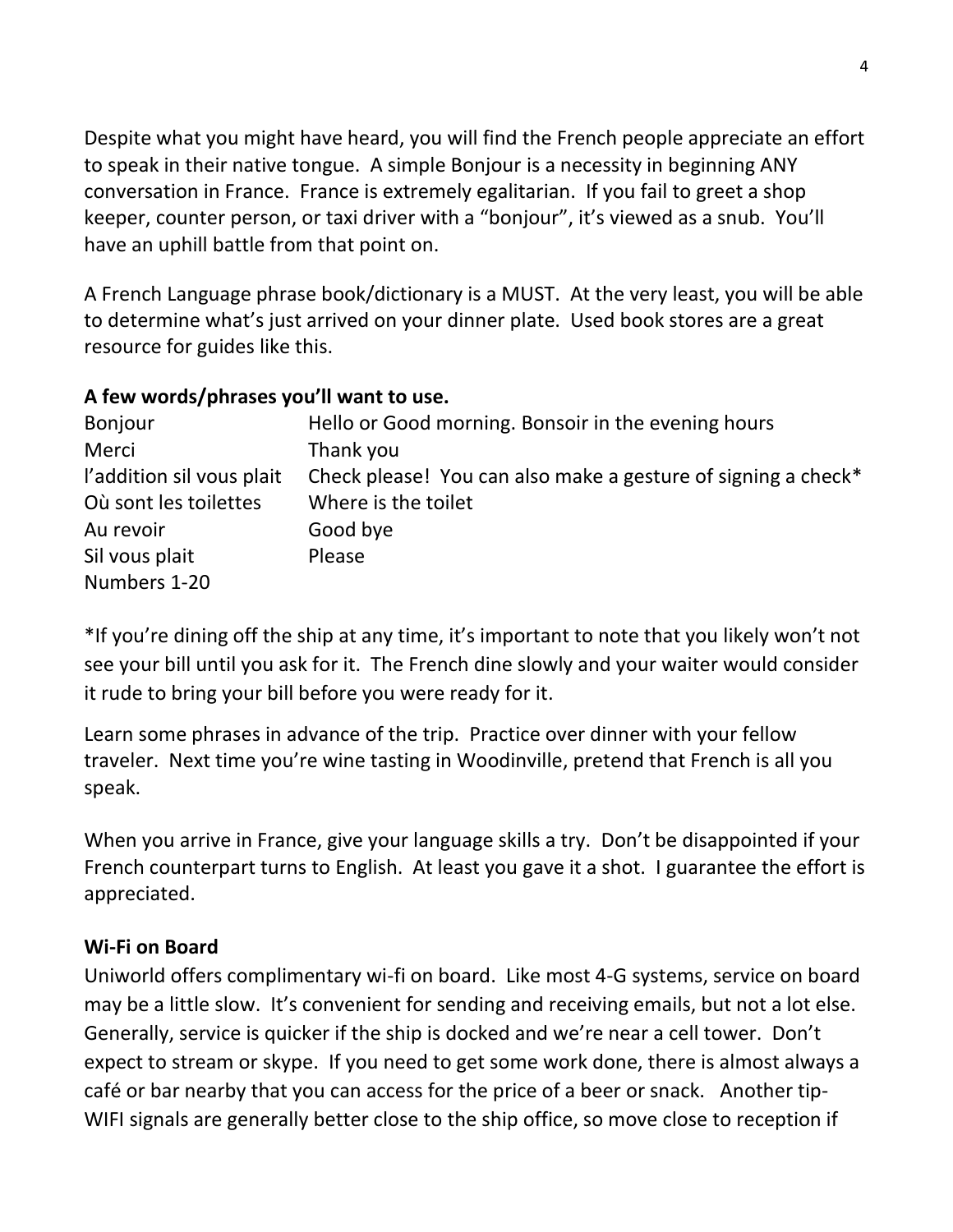you need to get some work done. You're also competing with others using limited bandwidth. Your efforts may be more successful when others are off the ship touring, or late at night when guests are sleeping.

## **Remember your passport**

Make a couple of photocopies to place in your baggage and another with a friend at home. If lost or stolen, passports are much easier to replace if you have a facsimile copy. Take a picture of the signature page as a backup.

No visas are required for France (for US Citizens), but your passport must have at least 6 months validity remaining when you enter France. If there are changes to the current situation, you'll get an email from me. **Check your passport expiration date today.**

# **Electrical plugs and adaptors**

You will need an adaptor and convertor for most US manufactured electrical devices that you take. The convertor changes the voltage, and adaptor allows you to plug it in.

US Voltage is 110-120, and Europe runs on 220-240 volts. Battery chargers, curling irons, hair dryers are among these items. You can buy adapter/converter kits at most drug stores. They come with many adaptors. There is a wide range of plug types. You only need your Type F plug as shown in the diagram.

Your laptop, tablet, or phone, if you bring one, should have already come equipped with a transformer/convertor in the plug. Check the voltage requirements on the transformer



portion of the power cord. If it comes with a transformer in the cord, you will just need a plug adapter, not a current convertor.

Adaptors/convertors are available at travel stores, Target, Amazon, etc.

## **Telephones**

Call your provider to see what they recommend for phone coverage overseas. I've typically found that plans that cover calls in Europe are very pricey and sometimes require the purchase of a new device. This has changed somewhat in the past year or so. Call your service provider in advance of the trip to see what they can set up for you.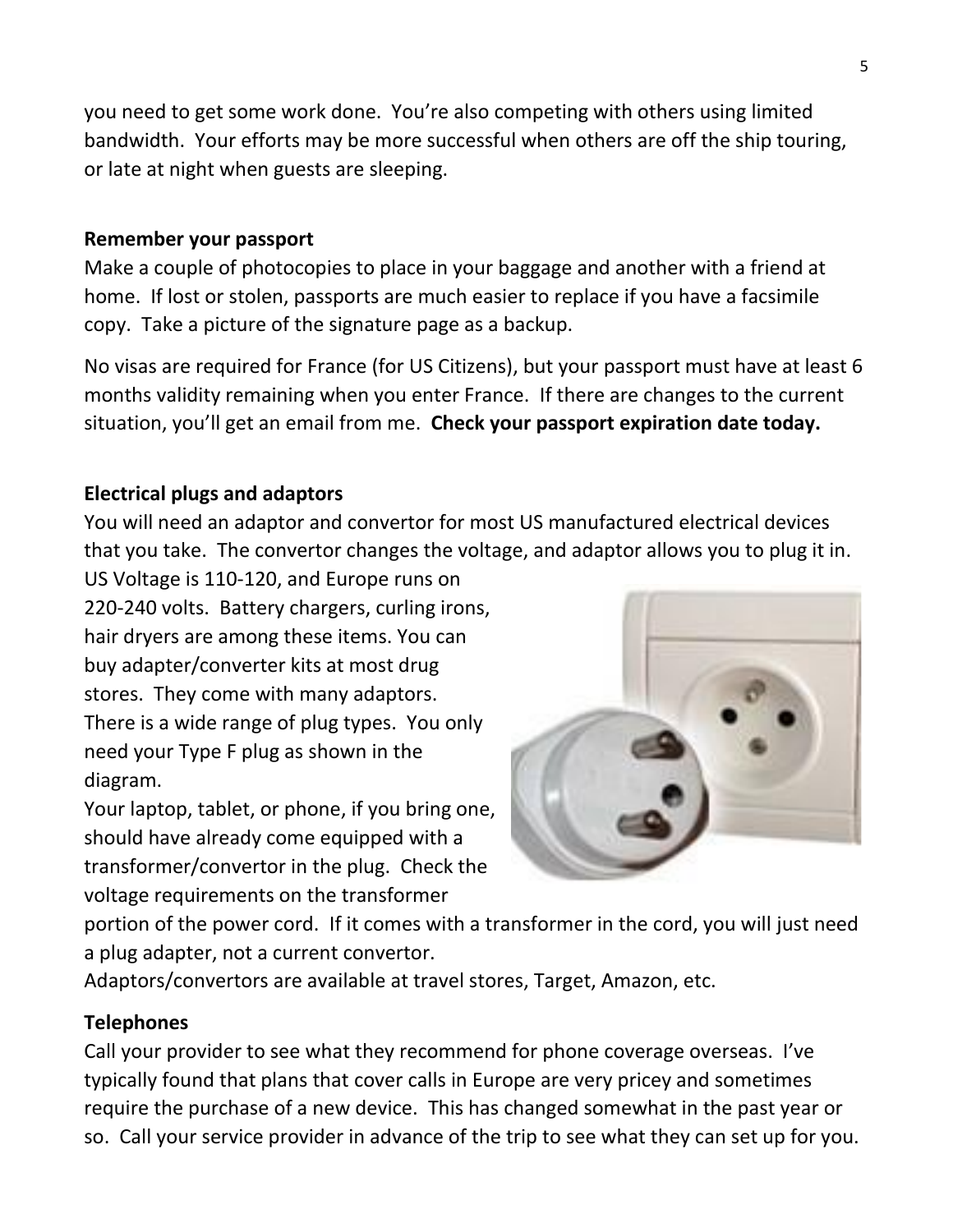One of the most affordable options is to buy a simple phone over there with prepurchased minutes. There are many local phone stores in France that will sell inexpensive phones with preloaded minutes if you need to have the means to call home. An inexpensive smartphone preloaded with 300 minutes will probably cost you less than \$100.

If you're not using it already, Whatsapp is a great way to message and talk while you're overseas. <https://about.facebook.com/technologies/whatsapp/>

## **Currency**

The Euro has been the official currency in France since 2002. At this time, it takes about 1.11 USD to buy 1 euro. Bear in mind that these are the rates at which banks buy from other banks. You are going to pay a slightly higher exchange when you purchase overseas. The Dollar moves up and down a few pegs in a week's time, but seems to be fairly stable against the Euro. Keep your fingers crossed that the trend continues until our return.

## **Spending overseas**

The ATM or Bancomat (also known as GAB, Gichet automatique de banque) is the best way to go. Plan on a daily trip to the ATM with draw that day's cash. You get the best exchange rate and won't have to worry about whether a place will take a credit card.

Credit cards give you about the best exchange rate you will find. Many bank cards charge 1-2% for purchases made in foreign currency, which offsets the beneficial rate somewhat. Chase Bank and a few others offer cards that do not charge the foreign exchange fee.

Credit cards offer a very good exchange on your purchase. Make sure you keep your receipts. I have found that Visa cards seem to have the widest acceptance, followed by Mastercard. It is sometimes difficult to get a vendor to accept American Express, perhaps because of their fee structure. There are still some vendors in France who shy away from credit cards, likely due to the roughly 4% processing fees.

I have updated this information over the years. In its last iteration, I spent much time discussing the slow acceptance of US banks to issue "chip and pin" or "chip and sign" cards.

A vendor may wait for you to enter your pin to finalize a credit transaction. Simply say you have no pin.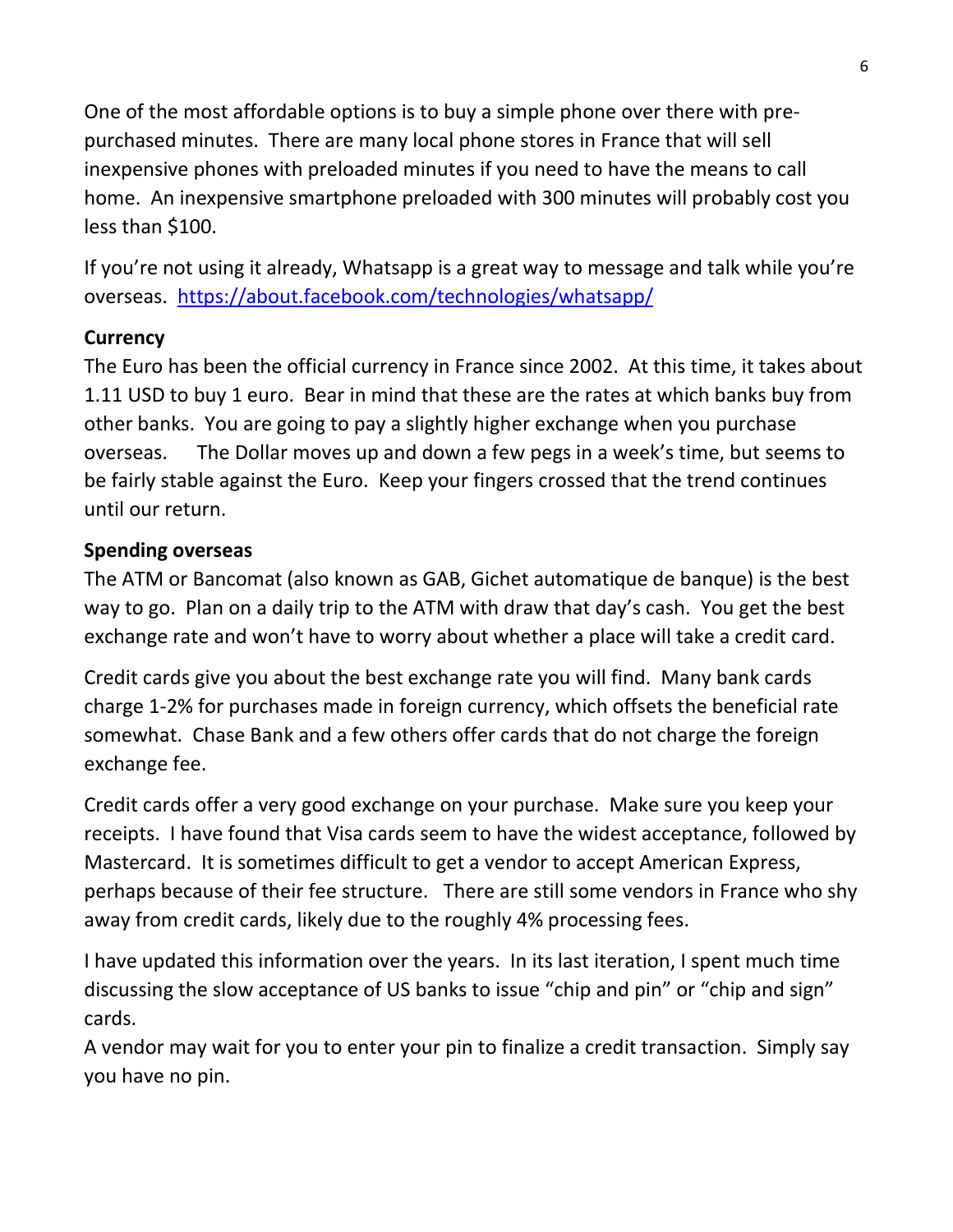This "chip and sign' method works well in most cases. The only places you may have serious problems are automated ticket machines and highway toll booths with ONLY take chip and pin cards.

Bringing US Currency and hoping to exchange banknotes is a mistake. Banks keep shorter hours. Some don't do foreign exchange, and many others won't like the condition of the bills you want to change.

These are all problems I have encountered that can burn an entire afternoon. You should be able to order some Euros from your bank if you want to arrive there with some (though it's not necessary). There is usually a fee and you have to allow time for your bank to secure the currency. It's easiest just to hit the ATM at the airport or the nearest one to your destination. At each ATM Stop, get enough cash to last you for a couple days. **Traveler's checks are a thing of the past.** 

**NO MATTER WHAT,** you **MUST** contact your bank within a week of your departure to let them know that you will be using your credit card, debit card, or ATM over there. If you don't do this, the security department of your bank will block usage. They will want to know detailed itinerary information, specifically dates and countries visited. Don't forget to add any place you may be connecting on your way there or back.

You may do this online with some banks. Otherwise get in touch with the customer service section of your bank. (updated note for 2022-My bank, Chase, tells me I no longer need to notify them of overseas spending. I do anyway to avoid having my card suspended when I need it most.

**Another Note:** I have a wallet that is RFID protected. Some credit and debit cards can be read remotely using a reader. Add a level of protection by purchasing RFID sleeves for your cards. You can also find wallets online.

## **Packing your bags**

Please try to limit your bags to one large and one small, carryon bag. There are laundry opportunities on board and in most hotels.

There are a few excellent websites dedicated to the art of packing for a trip. I have reproduced some of that information here, but you may want to visit some of these sites yourself. The links are [www.oratory.com/travel,](http://www.oratory.com/travel) and [https://www.ricksteves.com/travel-tips/packing-light/ricks-packing-list.](https://www.ricksteves.com/travel-tips/packing-light/ricks-packing-list)

**Please do what you can to reduce the size of your bag. This is doubly important if you're touring before or after the cruise.**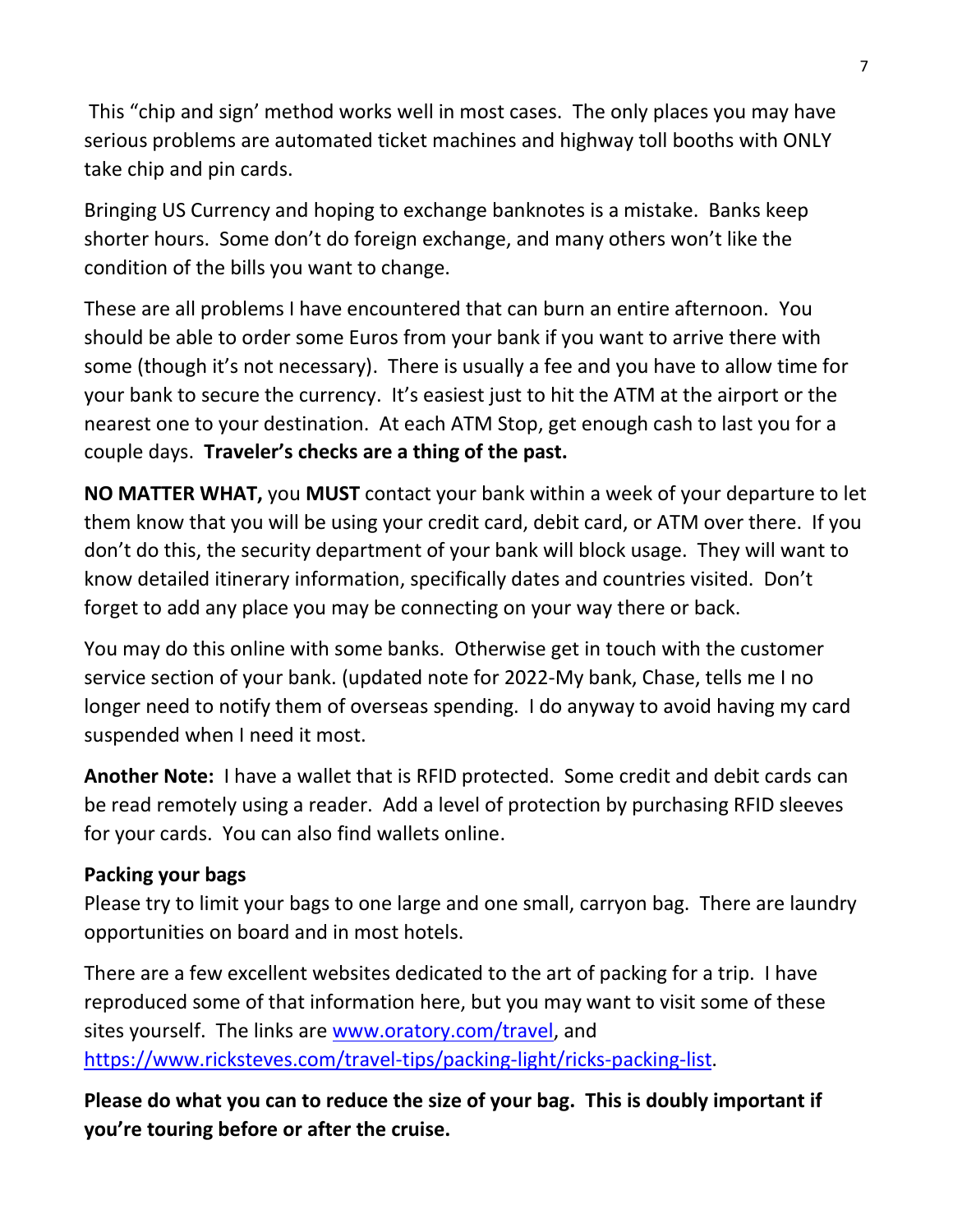Make sure you have a bag with wheels. Don't overpack. Leave some room for the wine you'll be taking home. Pack lightly, with the idea that you can launder items on the ship or at your hotel.

## **Laundry**

The ship provides a self-service laundry for guests as well as a full-service laundry for a fee. Here's an idea of those costs. Shirt €3.50, Skirt/Trousers €4.00, Underwear €1.20. Pressing only is about 50% of these prices. Allow 24-48 hours to get your clean clothes returned to you. There is no dry cleaning aboard ship.

Hotel laundry services are similar in cost. Be sure to allow 24-48 hours to get your items back.

# **Security/Safety**

There is not a significant amount of violent crime toward tourists in France. There is, however, a great deal of pickpocketing and scams in which tourists are a prime target. I could write a few pages about what to look out for. Here's a thumbnail.

For starters, take a photo of your passport with your phone. It's also a good idea to photocopy the data page and zip it into a suitcase pocket. Leave a copy with a friend or relative that is able to fax or email that copy should you need it. It's much easier to replace a lost or stolen passport if you have a facsimile to present.

Rick Steves and people that have used them, swear by a money belt. I've always found them to be somewhat uncomfortable, but you may want to give it a try. Please! No wallets in back pockets! Purses and backpacks should always be zipped closed and held in front of you in crowded situations. See the section on RFID protection under Banking.

Buddy up! If you're going out, don't go alone. There's safety in numbers.

Most common scam is where someone gives you a plant sprig, necklace, bracelet, etc. It's not a gift. They will then ask for a donation, becoming increasingly belligerent until you give them something. Don't take anything if approached.

You'll be asked to sign petitions and approached by people pretending to be deaf. Don't believe a word of it. They want money and can become quite unpleasant if you refuse. Say no and walk away.

Be cautious. The closer you are to main tourist sites, the more you need to be aware of what's going on around you. En Garde!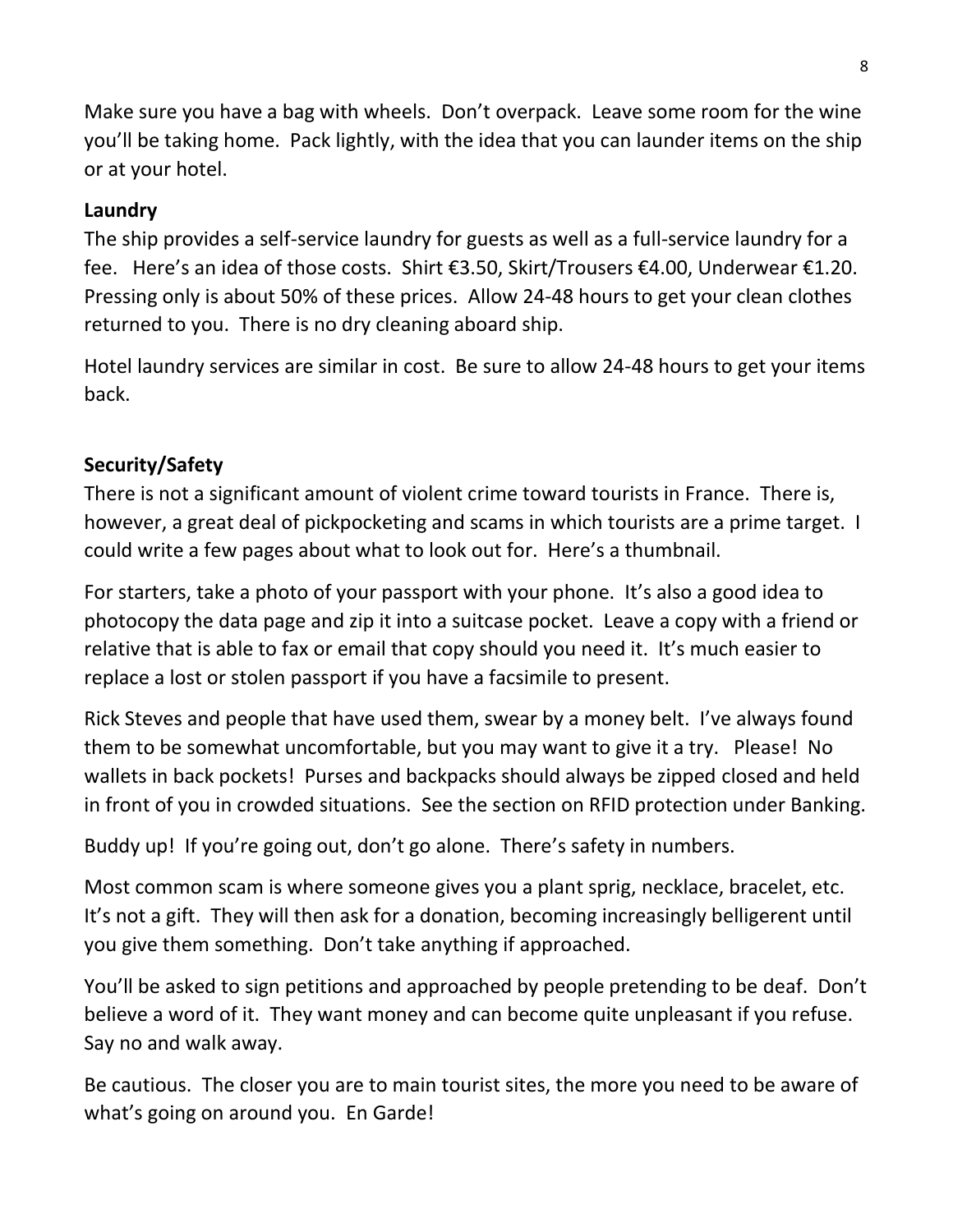## **Suggested Gratuities**

Your gratuities for the ship staff are included in your cruise fare.

Restaurant service typically adds 15% to the total, so it is not necessary to tip more, though rounding up to the next dollar is a nice gesture.

Taxis are generally offered an extra 1-2 euro in the city. If you get help with your bags and you have an exceptional driver, then 5% is a nice addition.

Hotel porters-generally  $1 \notin$  per bag.

Guide services are covered for the week on the river. If you are traveling before or after the cruise, it is customary to tip any local guide €2-€4 for their services.

Coach drivers are also covered on shore tours, but otherwise drivers are generally tipped €1- €2 per person, per day.

#### **Arrival in Bordeaux**

If you're arriving at Bordeaux Airport on the 15<sup>th</sup>, Uniworld will provide your transportation to the ship. You'll find transfer information in your document envelope. The cruise line has your flight schedule. Look for a representative in the baggage claim area. If you are traveling to the ship on your own on the  $15<sup>th</sup>$ , your estimated cost from the Hotel de Seze or from the Saint Jean Rail Station by Uber to ship at Quai des Chartrons is 12-15  $\epsilon$ .

Boarding begins at 1:00 PM, but you are able to drop bags off as early as 9:00 AM you arrive in Lyon early. Your cabin should be ready to occupy by 3:00 PM.

## **Departure from Bordeaux**

We are about a 13€ fare away from the Saint Jean rail station while docked in Bordeaux. If you're departing from Bordeaux Airport on May 22<sup>nd</sup> or extending with my group to Normandy for the 3-day program, your transportation is taken care of. You'll be notified toward the end of the week when your airport transportation will depart. Otherwise, Uber or a taxi to the TGV Station, hotel, or rental car counter is the way to go.

#### **Uber**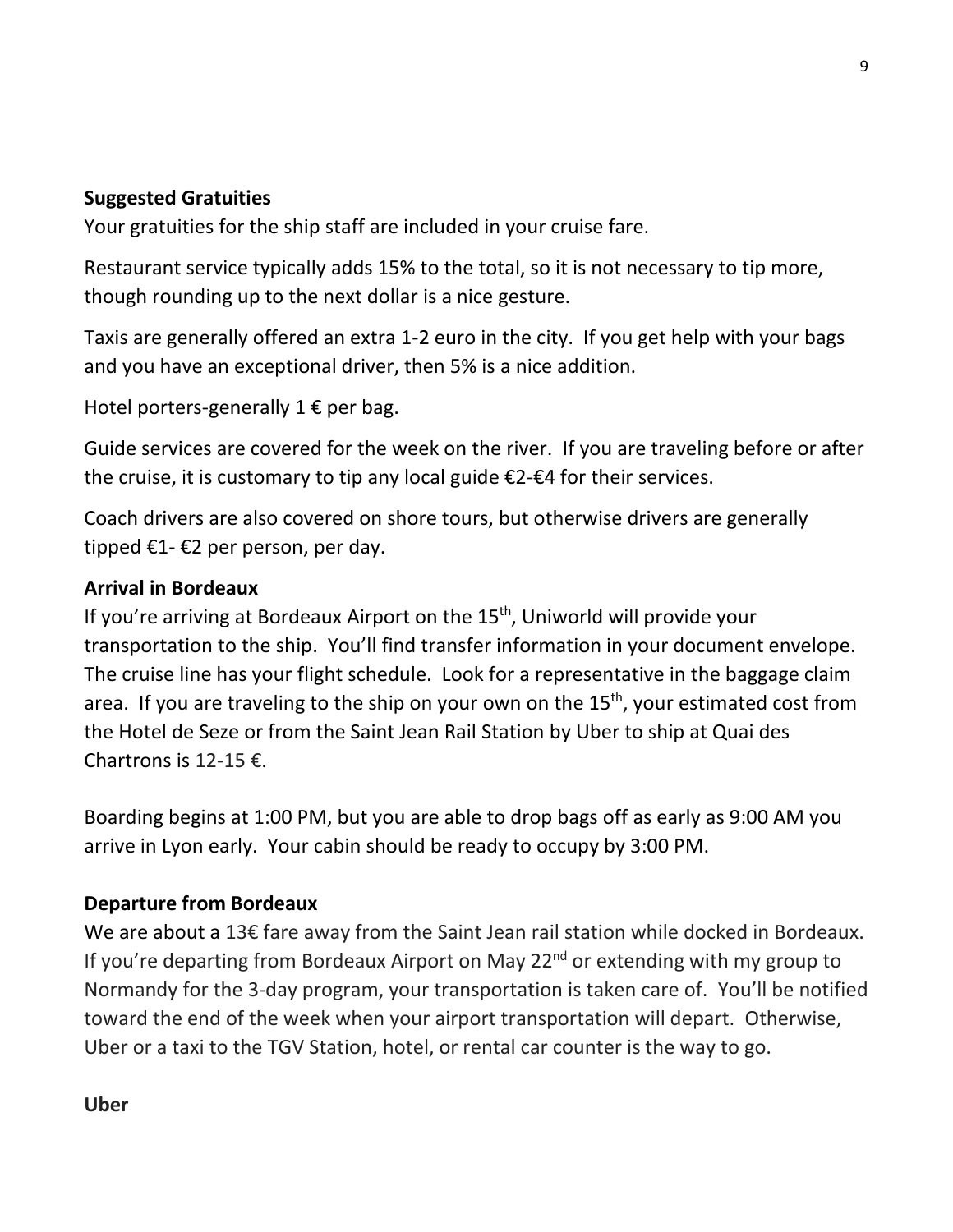My first Uber experience was in Lyon. It worked wonderfully and saved me about ½ the cost of a taxi. I've since it in 5 different countries. It's usually cheaper than a cab, and the charges go to the credit card tied to the account, eliminating the issue of currency exchange and tipping. It's an easy app to download on your phone.

**Reading/Viewing List.** By no means complete, here is a short list of books and videos you may want to look into as you prepare for your France tour.

| A year in Provence                           | Peter Mayle                             |
|----------------------------------------------|-----------------------------------------|
| <b>A Good Year</b>                           | Peter Mayle                             |
| The Yellow House: Van Gogh, Gauguin in Arles | <b>Martin Gayford</b>                   |
| <b>Rick Steves Travel Guides (or videos)</b> | <b>Rick Steves</b>                      |
| <b>Provence</b>                              | Lawrence Durrell                        |
| Anthony Bourdain: Parts Unknown Lyon segment |                                         |
| <b>Van Gogh, The Life</b>                    | <b>Gregory White Smith/Peter Naifeh</b> |
| <b>My Life in France</b>                     | Julia Child                             |
| Long Ago in France, The Years in Dijon       | <b>MFK Fisher</b>                       |
| <b>Flirting with French</b>                  | <b>William Alexander</b>                |

#### **Traveler Name list**

I typically do not release a list of travelers in advance of a tour. I will have copies available on board for distribution for anyone who wants one.

| <b>SS Bon Voyage</b>         | <b>Time in Port</b> | <b>Time cruising</b> |
|------------------------------|---------------------|----------------------|
| Sunday, May 15th             |                     |                      |
| <b>Bordeaux</b>              | 9:00 AM-6:30 PM     | 6:30 PM-9:30 PM      |
| <b>Blaye</b>                 | 9:30 PM-overnight   |                      |
| Monday, May 16 <sup>th</sup> |                     |                      |
| <b>Blaye</b>                 | Overnight-1:30 PM   | 1:30 PM-3:00 PM      |
| Bourg sur Gironde            | 3:00 PM-overnight   |                      |
| Tuesday, May 17th            |                     |                      |
| Bourg sur Gironde            | Overnight-8:30 AM   | 8:30 AM-11:00 AM     |
| Cussac-Fort-Medoc            | 11:00 AM-6:30 PM    | 6:30 PM-8:00 PM      |
| <b>Bordeaux</b>              | 8:00 PM-overnight   |                      |
| Wednesday, May 18th          |                     |                      |
| <b>Bordeaux</b>              | Overnight-5:30 AM   | 5:30 AM-8:15 AM      |